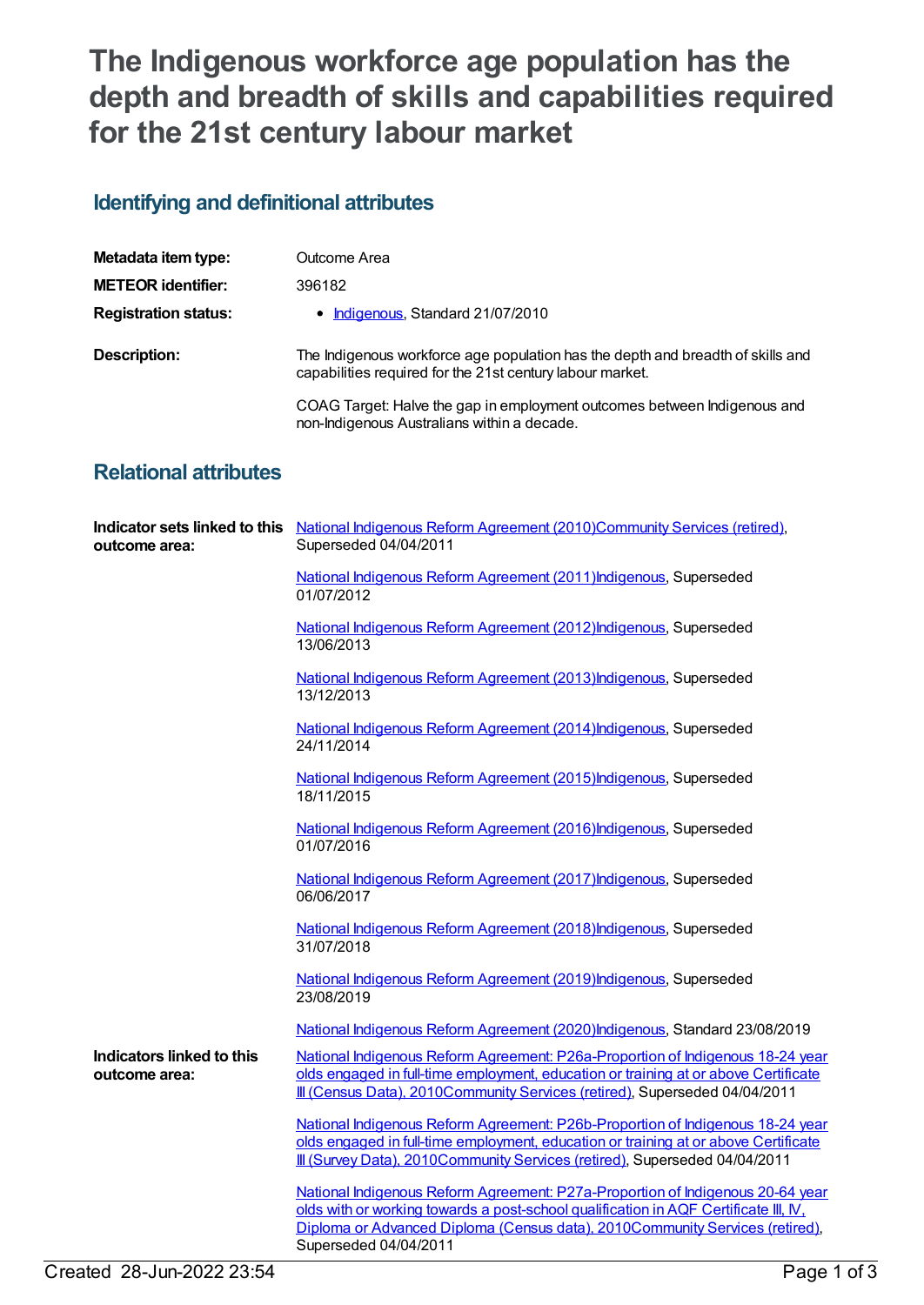National Indigenous Reform Agreement: [P27b-Proportion](https://meteor.aihw.gov.au/content/396918) of Indigenous 20-64 year olds with or working towards a post-school qualification in AQF Certificate III, IV, Diploma or Advanced Diploma (Survey data), 2010[Community](https://meteor.aihw.gov.au/RegistrationAuthority/1) Services (retired), Superseded 04/04/2011

National Indigenous Reform Agreement: PI [15a-Proportion](https://meteor.aihw.gov.au/content/668659) of Indigenous 20–64 year olds with or working towards a post-school qualification in Certificate level III or above (Census data), 201[8Indigenous,](https://meteor.aihw.gov.au/RegistrationAuthority/6) Superseded 31/07/2018

National Indigenous Reform Agreement: PI [15a-Proportion](https://meteor.aihw.gov.au/content/699476) of Indigenous 20–64 year olds with or working towards a post-school qualification in Certificate level III or above (Census data), 201[9Indigenous,](https://meteor.aihw.gov.au/RegistrationAuthority/6) Superseded 23/08/2019

National Indigenous Reform Agreement: PI [15a-Proportion](https://meteor.aihw.gov.au/content/718504) of Indigenous 20–64 year olds with or working towards a post-school qualification in Certificate level III or above (Census data), 202[0Indigenous,](https://meteor.aihw.gov.au/RegistrationAuthority/6) Standard 23/08/2019

National Indigenous Reform Agreement: PI [15a-Proportion](https://meteor.aihw.gov.au/content/484375) of Indigenous 20-64 year olds with or working towards a post-school qualification in Certificate level III or above, (Census data) 201[3Indigenous,](https://meteor.aihw.gov.au/RegistrationAuthority/6) Superseded 13/12/2013

National Indigenous Reform Agreement: PI [15a-Proportion](https://meteor.aihw.gov.au/content/525738) of Indigenous 20-64 year olds with or working towards a post-school qualification in Certificate level III or above, (Census data) 201[4Indigenous,](https://meteor.aihw.gov.au/RegistrationAuthority/6) Superseded 24/11/2014

National Indigenous Reform Agreement: PI [15a-Proportion](https://meteor.aihw.gov.au/content/579108) of Indigenous 20-64 year olds with or working towards a post-school qualification in Certificate level III or above, (Census data) 201[5Indigenous,](https://meteor.aihw.gov.au/RegistrationAuthority/6) Superseded 18/11/2015

National Indigenous Reform Agreement: PI [15a—Proportion](https://meteor.aihw.gov.au/content/611208) of Indigenous 20-64 year olds with or working towards a post-school qualification in Certificate level III or above, (Census data) 201[6Indigenous,](https://meteor.aihw.gov.au/RegistrationAuthority/6) Superseded 01/07/2016

National Indigenous Reform Agreement: PI [15a—Proportion](https://meteor.aihw.gov.au/content/645416) of Indigenous 20–64 year olds with or working towards a post-school qualification in Certificate level III or above, (Census data) 201[7Indigenous,](https://meteor.aihw.gov.au/RegistrationAuthority/6) Superseded 06/06/2017

National Indigenous Reform Agreement: PI [15b-Proportion](https://meteor.aihw.gov.au/content/484377) of Indigenous 20-64 year olds with or working towards a post-school qualification in Certificate level III or above (survey data), 201[3Indigenous](https://meteor.aihw.gov.au/RegistrationAuthority/6), Superseded 13/12/2013

National Indigenous Reform Agreement: PI [15b-Proportion](https://meteor.aihw.gov.au/content/525731) of Indigenous 20-64 year olds with or working towards a post-school qualification in Certificate level III or above (survey data), 201[4Indigenous](https://meteor.aihw.gov.au/RegistrationAuthority/6), Superseded 24/11/2014

National Indigenous Reform Agreement: PI [15b-Proportion](https://meteor.aihw.gov.au/content/579110) of Indigenous 20-64 year olds with or working towards a post-school qualification in Certificate level III or above (survey data), 201[5Indigenous](https://meteor.aihw.gov.au/RegistrationAuthority/6), Superseded 18/11/2015

National Indigenous Reform Agreement: PI [15b—Proportion](https://meteor.aihw.gov.au/content/611212) of Indigenous 20–64 year olds with or working towards a post-school qualification in Certificate level III or above (survey data), 201[6Indigenous](https://meteor.aihw.gov.au/RegistrationAuthority/6), Superseded 01/07/2016

National Indigenous Reform Agreement: PI [15b—Proportion](https://meteor.aihw.gov.au/content/645418) of Indigenous 20–64 year olds with or working towards a post-school qualification in Certificate level III or above (survey data), 201[7Indigenous](https://meteor.aihw.gov.au/RegistrationAuthority/6), Superseded 06/06/2017

National Indigenous Reform Agreement: PI [15b-Proportion](https://meteor.aihw.gov.au/content/668653) of Indigenous 20–64 year olds with or working towards a post-school qualification in Certificate level III or above (survey data), 201[8Indigenous](https://meteor.aihw.gov.au/RegistrationAuthority/6), Superseded 31/07/2018

National Indigenous Reform Agreement: PI [15b-Proportion](https://meteor.aihw.gov.au/content/699478) of Indigenous 20–64 year olds with or working towards a post-school qualification in Certificate level III or above (survey data), 201[9Indigenous](https://meteor.aihw.gov.au/RegistrationAuthority/6), Superseded 23/08/2019

National Indigenous Reform Agreement: PI [15b-Proportion](https://meteor.aihw.gov.au/content/718506) of Indigenous 20–64 year olds with or working towards a post-school qualification in Certificate level III or above (survey data), 2020 Indigenous, Standard 23/08/2019

National Indigenous Reform Agreement: PI [26a-Proportion](https://meteor.aihw.gov.au/content/425809) of Indigenous 18-24 year olds engaged in full-time employment, education or training at or above